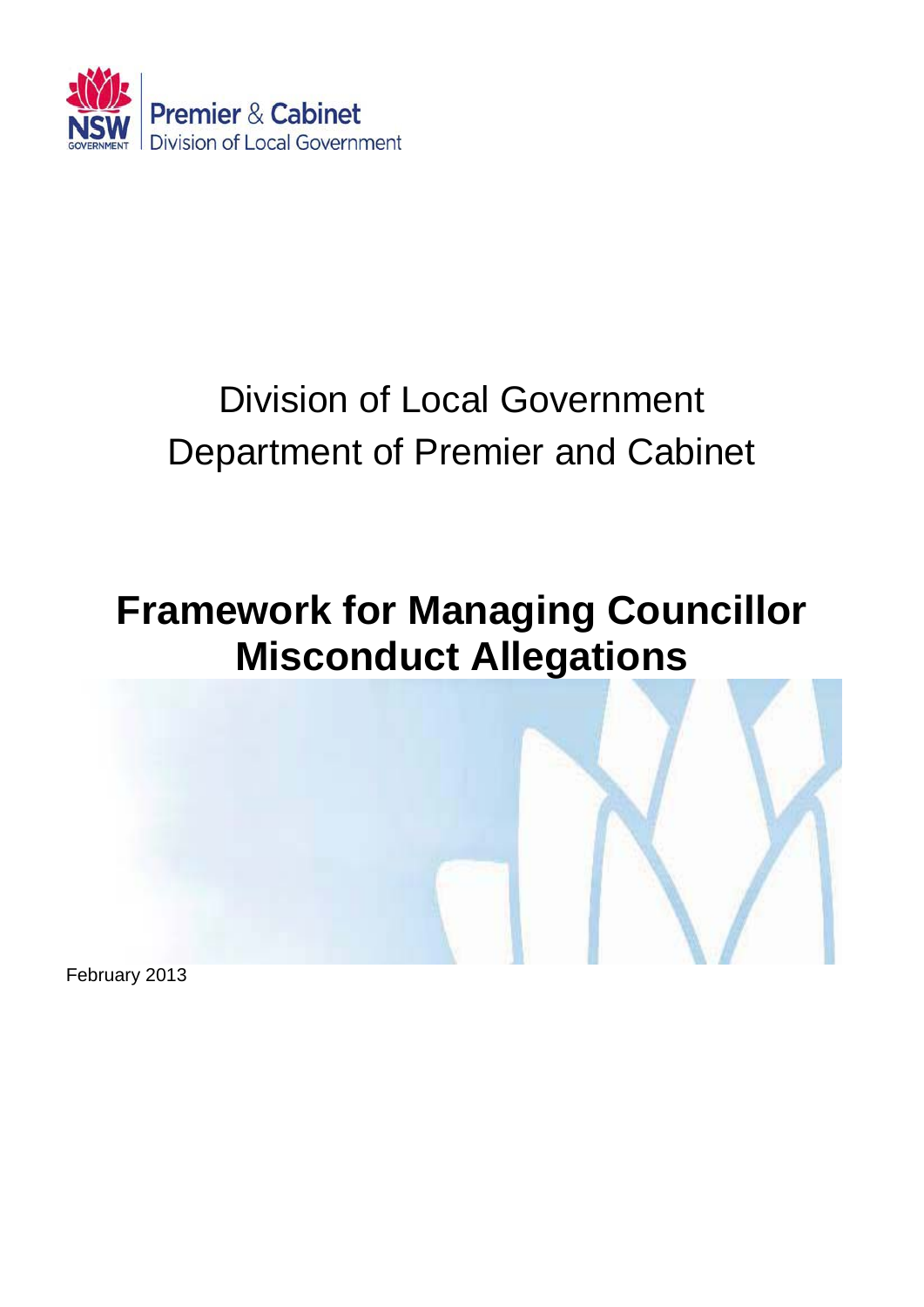## **Index**

| <b>INTRODUCTION</b>                                                           |  |
|-------------------------------------------------------------------------------|--|
| 1.                                                                            |  |
| 2.                                                                            |  |
| 3.                                                                            |  |
| 4.                                                                            |  |
| 5.                                                                            |  |
|                                                                               |  |
| 6.                                                                            |  |
| The Division's involvement in assessing and determining misconduct matters 5  |  |
| 7.1                                                                           |  |
|                                                                               |  |
| 8.                                                                            |  |
| Factors to be considered to determine whether to take further action 7<br>8.1 |  |
|                                                                               |  |
| 9.1                                                                           |  |
| 9.2                                                                           |  |
| 9.3                                                                           |  |
|                                                                               |  |
| 10.                                                                           |  |
| 10.1                                                                          |  |
| 10.2                                                                          |  |
| 10.3                                                                          |  |
| 10.4                                                                          |  |
| 11.                                                                           |  |
| 12.                                                                           |  |
| 12.1                                                                          |  |
| 12.2                                                                          |  |
| 13.                                                                           |  |
| 14.                                                                           |  |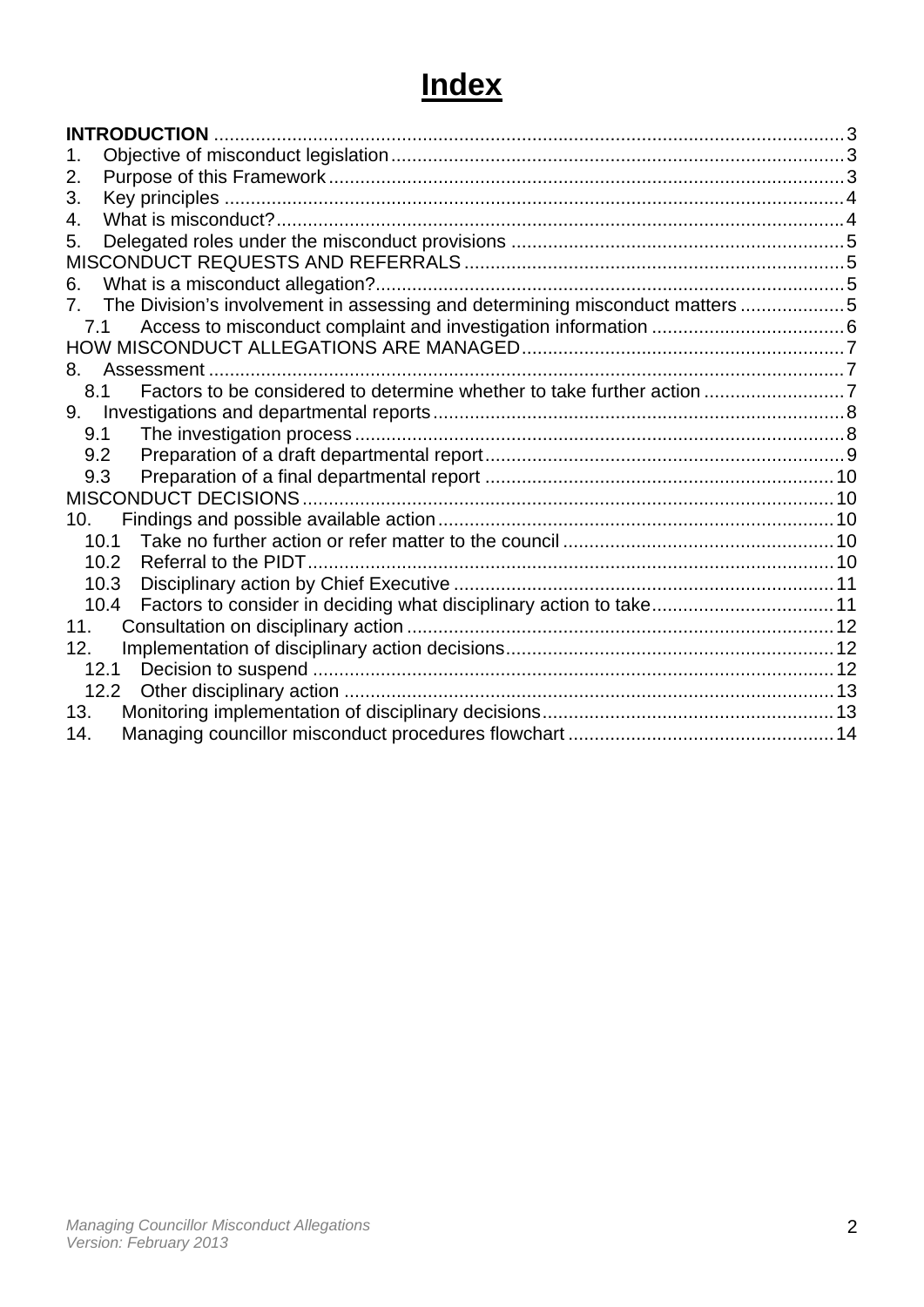## <span id="page-2-0"></span>**INTRODUCTION**

#### **1. Objective of misconduct legislation**

<span id="page-2-1"></span>The statutory framework in Division 3 of Chapter 14 of the *Local Government Act 1993* (the Act) allows the prescription of a model code of conduct applicable to local councils in NSW. The purpose of the Model Code is to:

- assist council officials and the community to understand the standards of conduct that are expected of council officials.
- ensure council officials fulfil their statutory duty to act honestly and exercise a reasonable degree of care and diligence.
- require council officials to act in a way that promotes public confidence in the integrity of local government.

Most breaches of a council's code of conduct are to be dealt with by the council at first instance. However the prescribed procedures for the administration of the Model Code require the referral of certain types of breaches to the Division of Local Government for action. It is also open to councils to refer serious misconduct to the Division after they have dealt with it under their code of conduct for the imposition of a stronger penalty than is available to the council under the procedures.

The Act authorises the Chief Executive, as Delegate of the Director General, to investigate allegations of misconduct against councillors and to take disciplinary action. It also allows the referral of matters to the Pecuniary Interest and Disciplinary Tribunal (PIDT) for consideration of stronger disciplinary action.

In exercising its functions under the misconduct provisions, the Division seeks to achieve the following key objectives:

- To be timely to ensure that matters will be dealt with as expeditiously as possible,
- To be fair to ensure procedural fairness by informing persons of the allegations against them and to provide them with an opportunity to comment on matters that are adverse to their rights and interests,
- To be rigorous to ensure that all appropriate enquiries are made and that decisions are made on the basis of probative evidence and relevant considerations, and
- To be responsive to ensure that disciplinary action is proportionate to the misconduct, addresses the cause and consequences of the misconduct and serves as an effective deterrent.

#### **2. Purpose of this Framework**

<span id="page-2-2"></span>The purpose of the Framework is to identify:

- The basis on which the Chief Executive will make a decision in relation to an allegation of misconduct against a councillor.
- The factors that may be taken into consideration in deciding whether disciplinary action will be taken.
- The factors that may be taken into consideration in deciding which disciplinary action will be taken.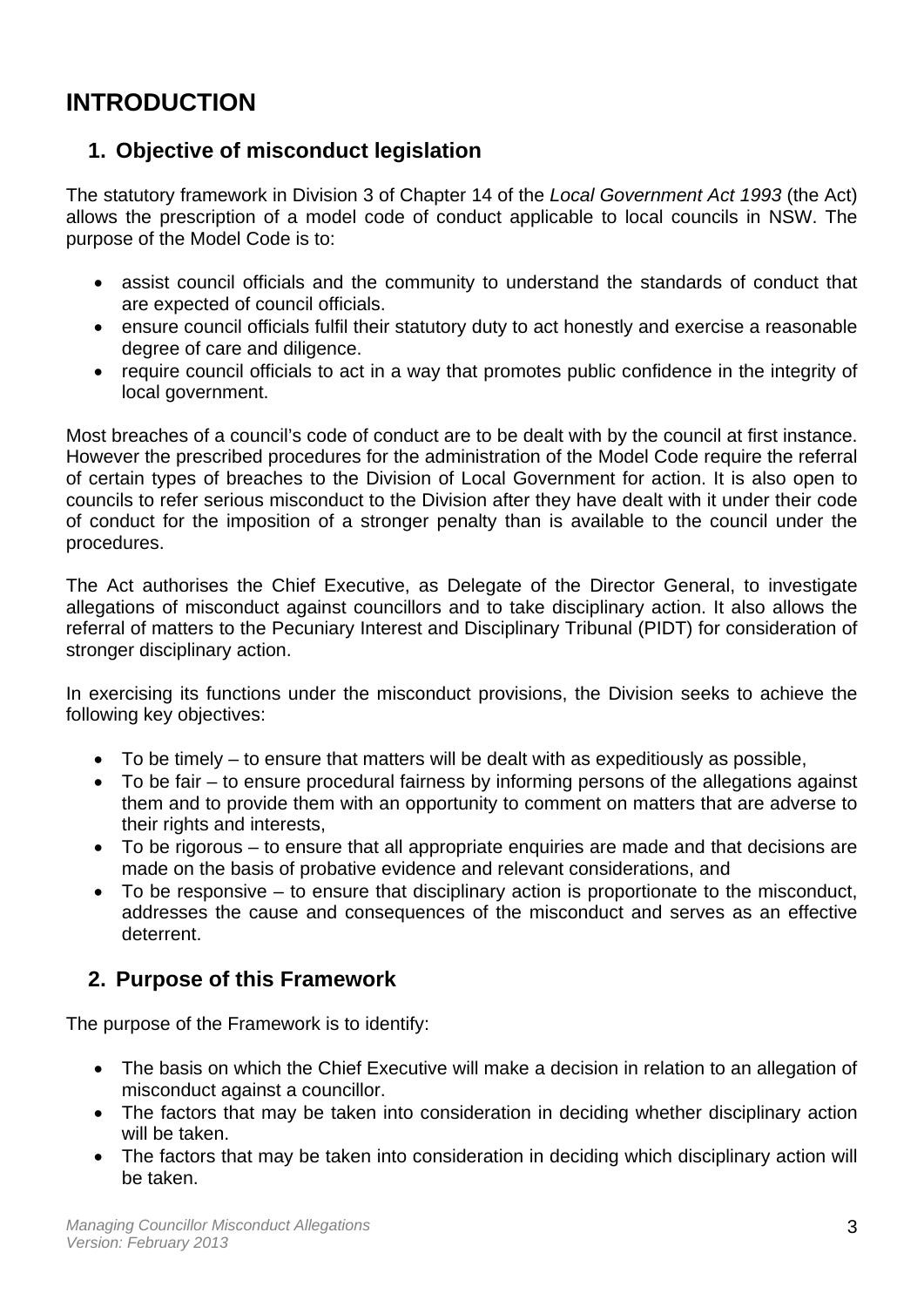This Framework is to be considered by the Division when assessing allegations of misconduct against councillors. It provides guidance to inform decisions about investigations, departmental reports and disciplinary action.

This Framework reflects the current policies and practices of the Division. Those policies are kept under review and any changes will be notified publicly, generally by publication on the Division's website.

## **3. Key principles**

<span id="page-3-0"></span>Consistent with the above objectives, the Division is committed to ensuring that it exercises its role under the misconduct provisions of the Act in accordance with the statutory framework and the following key principles:

- Timeliness: Processes will be undertaken in a timely manner to the extent that this is possible having regard to the circumstances and complexity of a matter and the need for, and commitment to, natural justice principles. The goal is to deal with matters within 6 months of receiving an allegation.
- Efficiency: Decisions and the processes will have due regard to the need to ensure that appropriate public resources are directed towards achieving an outcome that is in the public interest.
- Fairness: Persons who are the subject of misconduct allegations will be treated fairly.
- Restorative justice: To the extent that it is possible and appropriate in a given circumstance, decisions and processes will seek to:
	- o provide the opportunity for persons who have engaged in misconduct to make an early admission that they have engaged in misconduct
	- o encourage such persons to publically apologise for their misconduct
	- o encourage such persons to engage with persons who have been impacted upon by their conduct to bring about a restorative outcome.

#### <span id="page-3-1"></span>**4. What is misconduct?**

Section 440F of the *Local Government Act 1993* provides the following definition of misconduct:

*(1) In this Division:* 

*Misconduct of a councillor means any of the following:* 

- *a) a contravention by the councillor of this Act or the regulations,*
- *b) a failure by the councillor to comply with an applicable requirement of a code of conduct under section 440,*
- *c) a failure by a councillor to comply with an order issued by the Director-General under this Division,*
- *d) an act of disorder committed by the councillor at a meeting of the council or a committee of the council,*

*(2) However, a contravention of the disclosure requirements of Part 2 is not misconduct.* 

*Note: A contravention of the disclosure requirements of Part 2 is dealt with under other provisions of this Chapter.* 

*(3) A reference in this Division to misconduct includes a reference to misconduct that consists of an omission or failure to do something.*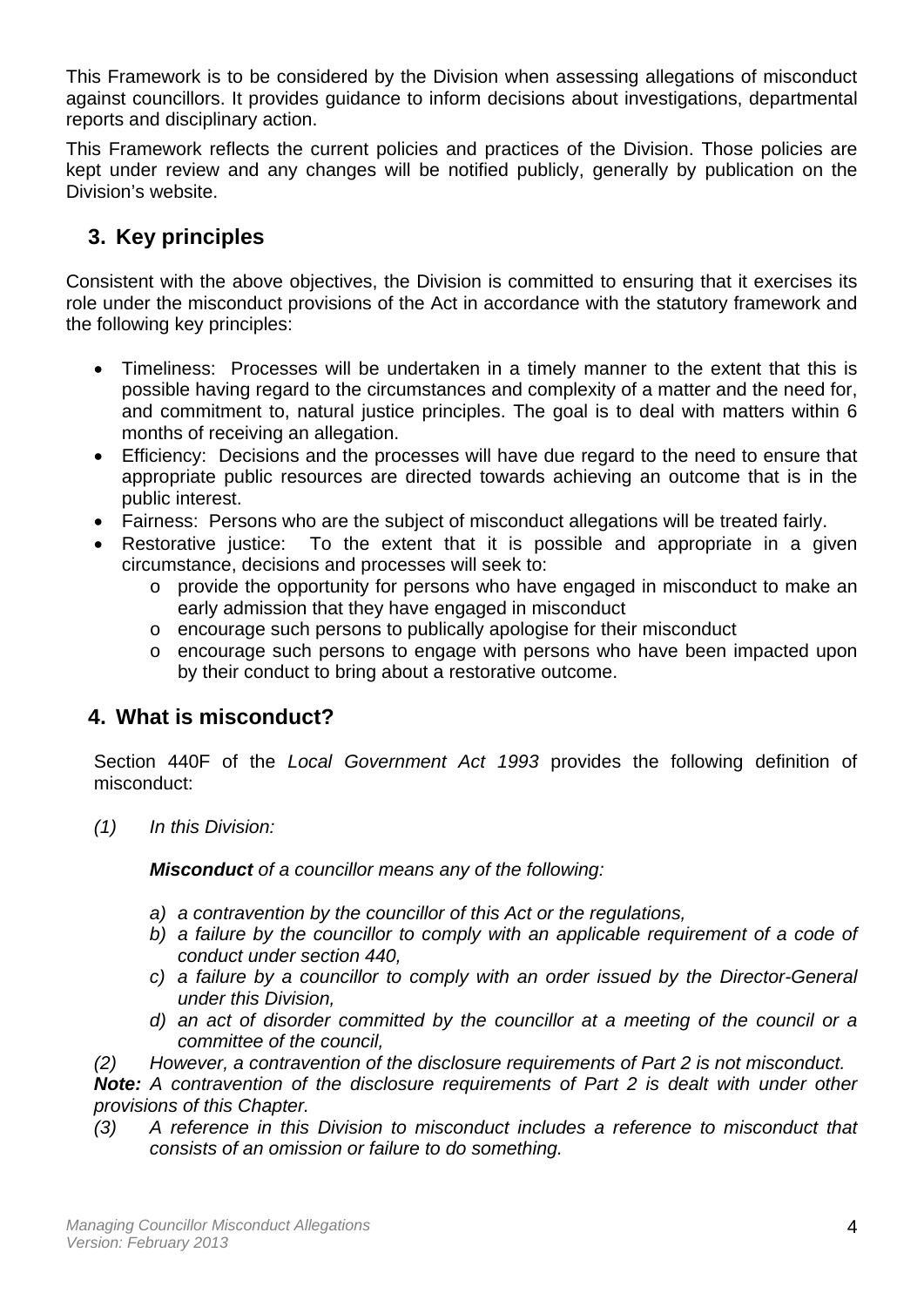### **5. Delegated roles under the misconduct provisions**

<span id="page-4-0"></span>The legislation refers to the "Director-General" as exercising powers under the Act. The Chief Executive of the Division of Local Government, Department of Premier and Cabinet, is authorised to exercise the powers vested by the Act in the Director-General under a delegation.

The Chief Executive's delegated powers include, but are not limited to:

- conducting an investigation,
- arranging for the preparation of a departmental report,
- making an order directing a relevant person to provide information or documents in accordance with section 440H(3) for the purposes of an investigation,
- taking disciplinary action if satisfied that the councillor has engaged in misconduct and that disciplinary action is warranted, and
- deciding to take no further action or referring a matter back to a council under section 440J
- referring a matter to the PIDT.

The Director General has delegated the conduct of investigations under the misconduct provisions of the Act, and the making of preliminary enquiries, to the Deputy Chief Executive, Manager, Investigations and Performance, the Leader, Investigations and Senior Investigators.

## <span id="page-4-1"></span>**MISCONDUCT REQUESTS AND REFERRALS**

## **6. What is a misconduct allegation?**

<span id="page-4-2"></span>A misconduct allegation is an allegation that a councillor has engaged in misconduct as defined by the Act (section 440F).

#### <span id="page-4-3"></span>**7. The Division's involvement in assessing and determining misconduct matters**

Section 440H(2) of the Act provides that the disciplinary process for misconduct is initiated by a referral made by a council or the general manager of a council, or on the Chief Executive's own initiative, or on a report by the Ombudsman or the ICAC.

Any referral by an elected council must be supported by a resolution (section 440H(2)(c)).

The Division will also receive complaints from other sources (including members of the public, individual councillors and council staff) that allege a councillor has committed misconduct. These will be assessed to determine whether the disciplinary process should be formally commenced by the Chief Executive as an "own initiative" matter. In cases where, on assessment by the Division, such allegations can be dealt with under a council's code of conduct, the complainant will be advised that a complaint should appropriately be made to the relevant council.

The disciplinary process can also be initiated on the basis of a report by the Ombudsman or the ICAC that states that the relevant agency is satisfied that a councillor has or may have engaged in misconduct (section 440H(2)(d) and (e)). However, the decision as to what action should be undertaken by the Division still rests with the Chief Executive. In practice it will be necessary for the Chief Executive to be satisfied that misconduct has occurred.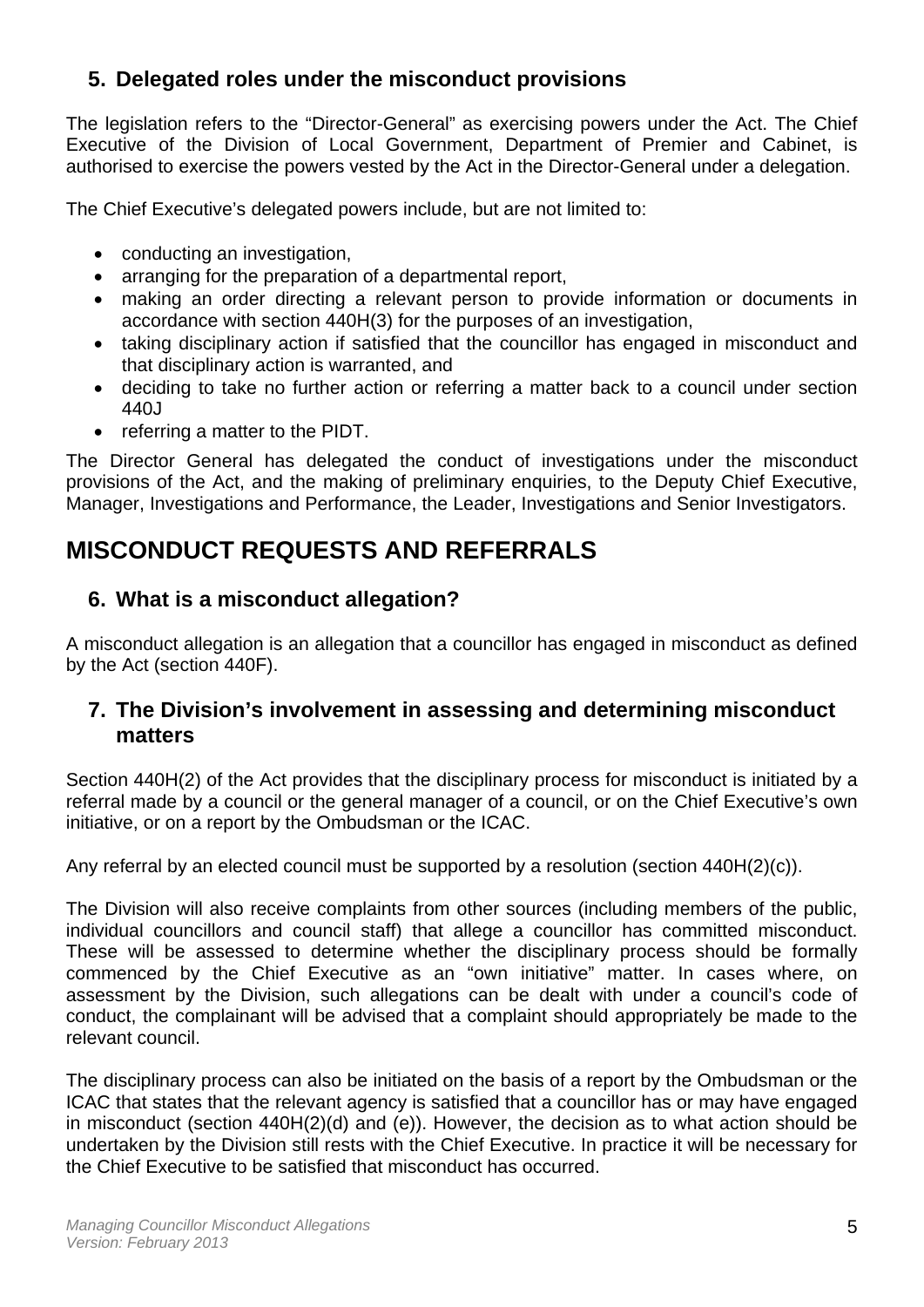The Division has a direct role in dealing with specific types of matters. General managers of councils have an obligation to refer such matters to the Division for action instead of being dealt with by the council. These include:

- complaints alleging a breach of the pecuniary interest provisions of the Act (these will be managed in accordance with the pecuniary interest guidelines). (Clause 5.16a of the *"Procedures for the Administration of the Model Code of Conduct for Local Councils in NSW")*,
- complaints alleging a failure to comply with a requirement under the code of conduct to disclose and appropriately manage conflicts of interests arising from reportable political donations (general manager obligation pursuant to section 328B of the Act). (Clause 5.16b of the *"Procedures for the Administration of the Model Code of Conduct for Local Councils in NSW")*,
- complaints alleging a breach of Part 8 of the code of conduct relating to the maintenance and integrity of the code. (Clause 5.16c of the *"Procedures for the Administration of the Model Code of Conduct for Local Councils in NSW")*,
- complaints the subject of a special complaints management arrangement with the Division under clause 5.40 of the *"Procedures for the Administration of the Model Code of Conduct for Local Councils in NSW"* (the Division has an assessment role in these matters). (Clause 5.16d of the *"Procedures for the Administration of the Model Code of Conduct for Local Councils in NSW")*,
- complaints about the conduct of administrators and conduct reviewers, (Clauses 5.11 and 5.14 of the *"Procedures for the Administration of the Model Code of Conduct for Local Councils in NSW"),* and
- where a complainant councillor makes a complaint as a public interest disclosure and declines to consent to the disclosure of their identity as the complainant. (Clause 5.38 of the *"Procedures for the Administration of the Model Code of Conduct for Local Councils in NSW").*

#### **7.1 Access to misconduct complaint and investigation information**

<span id="page-5-0"></span>Under Schedule 2 of the *Government Information (Public Access) Act 2009* (GIPA Act), information that relates to the complaint handling and investigative functions conferred on the Division by or under any Act is considered to be *excluded information*. Excluded information is information for which there is a conclusive presumption of an overriding public interest against disclosure.

Information relating to the management of misconduct allegations and matters, is *excluded information* for the purposes of the GIPA Act. As such, section 43 of that Act prevents an access application from being made to the Division for the *excluded information*.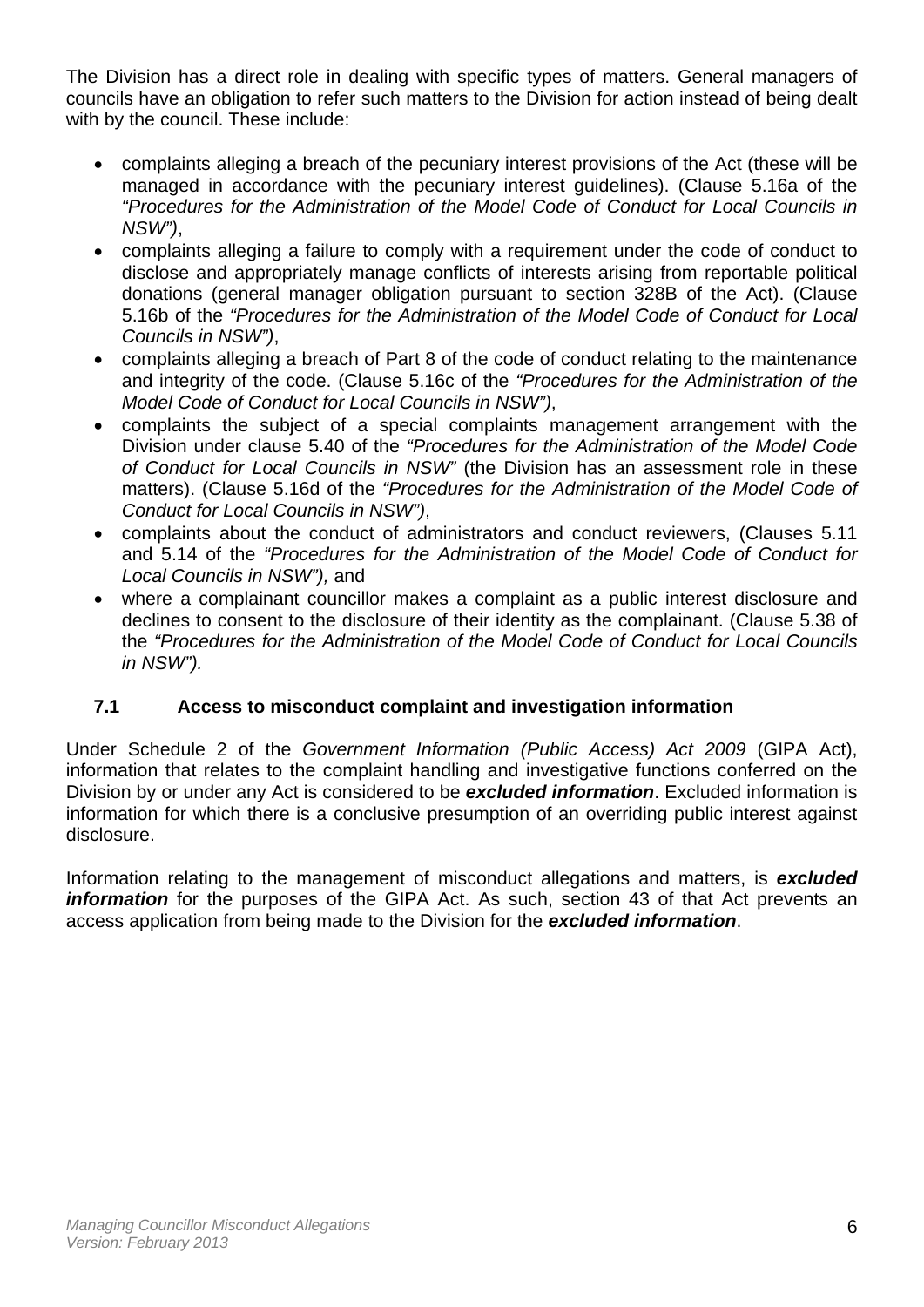## <span id="page-6-0"></span>**HOW MISCONDUCT ALLEGATIONS ARE MANAGED**

#### **8. Assessment**

<span id="page-6-1"></span>Misconduct allegations will be assessed to determine whether:

- the complaint alleges conduct that, if proven, would constitute misconduct for the purposes of the Act,
- the matter is one that is more appropriately dealt with by the council under its code of conduct,
- the matter is one that would be more appropriately referred to another agency (eg ICAC),
- to conduct preliminary enquiries to inform an initial determination of the matter,
- to seek the authorisation of an investigation and the preparation of a departmental report in relation to the matter,
- to invite the subject person to put forward any matter relevant to a decision as to whether to undertaken an investigation and preparation of a departmental report,
- to write to the councillor cautioning them about the matter, or
- to take no further action.

No action will generally be taken on an allegation unless the council has first been requested (in writing) by the complainant to act on the alleged misconduct and the council has either failed to do so in a reasonable time or has examined the alleged misconduct and failed to deal with the matter appropriately.

In determining whether a matter is one that warrants investigation, the Division will have regard to circumstances such as, but not limited to, the following, where:

- there is prima facie evidence of misconduct where the nature of conduct is such that if proven would warrant disciplinary action,
- further evidence needs to be adduced and a formal process is warranted to preserve the probative value of the evidence,
- the matter is one that cannot or should not be dealt with by a council under its code of conduct,
- the misconduct forms part of a pattern of misconduct,
- the council has not been able to effectively deal with the matter and the nature of the conduct warrants disciplinary action under the misconduct provisions,
- the matter relates to an alleged breach of Part 8 of the model code.

This assessment and a decision on taking one or more of the above actions should be made, where practicable, within 28 days of receiving the allegation:

#### **8.1 Factors to be considered to determine whether to take further action**

<span id="page-6-2"></span>The Chief Executive is not obliged to act on every request for disciplinary action or in every instance where there is evidence of misconduct. In exercising a discretion not to pursue a matter, the Chief Executive's overriding obligation is to consider the public interest.

Factors that may be considered in assessing whether it is in the public interest to pursue a matter include, but are not limited to, the following: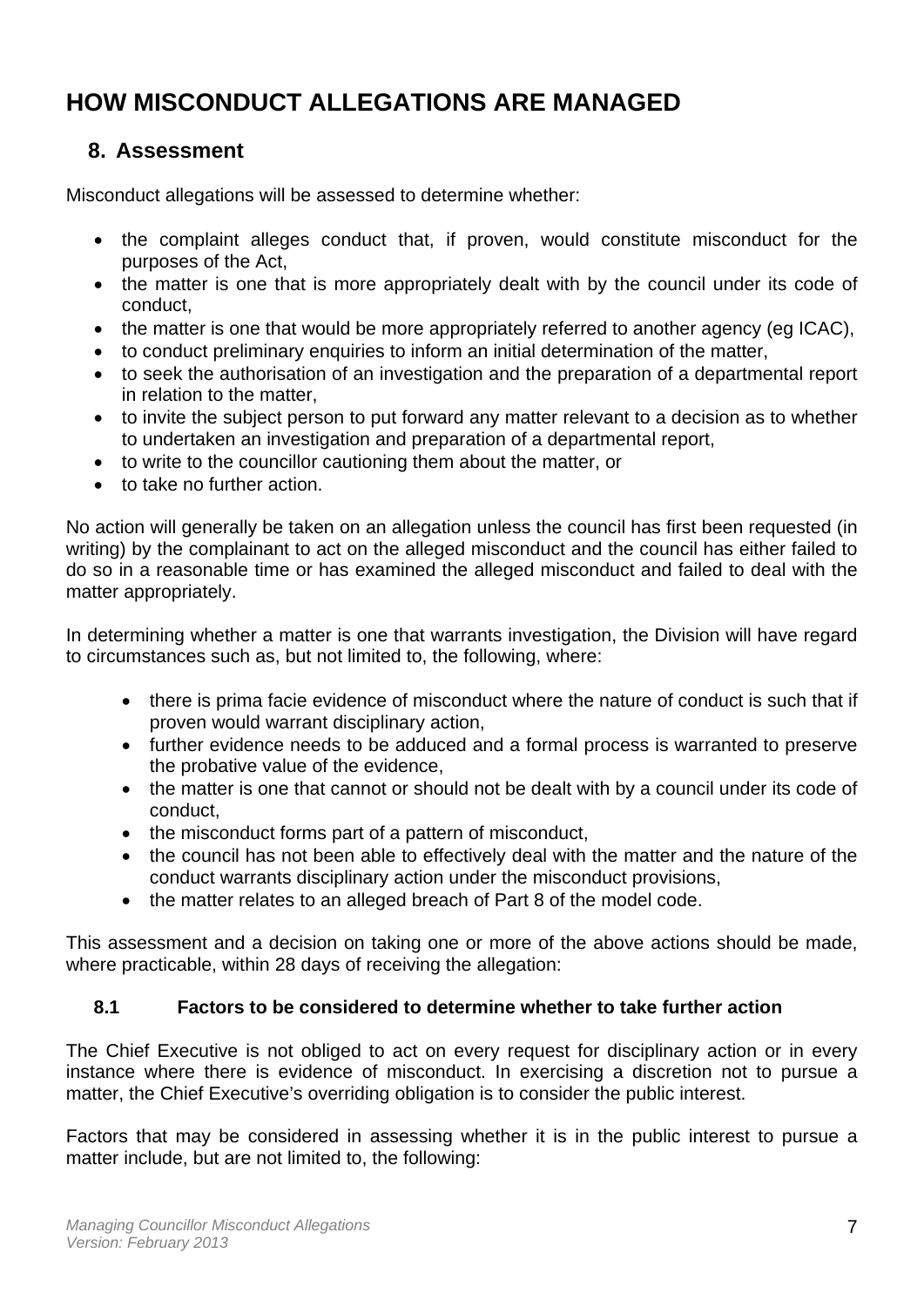- 1. The harm or potential harm to the reputation of local government and of the council concerned arising from the alleged misconduct.
- 2. Whether there have been repeated complaints/requests in relation to the conduct of the councillor.
- 3. The councillor's state of mind.
- 4. Whether the complaint falls into any of the following categories:
	- i. the complaint is frivolous, vexatious or not made in good faith,
	- ii. the subject-matter of the complaint is trivial or does not warrant investigation,
	- iii. the subject matter of the complaint has been or is under investigation by some other competent person or body or has been or is the subject of legal proceedings,
	- iv. the complainant raises issues that require investigation by another person or body,
	- v. there is or was, in relation to the matter complained of, a satisfactory alternative means of dealing with the matter by the complainant,
	- vi. the complaint relates to a matter that occurred more than 2 years before the complaint was made and the complainant has not provided a sufficient reason for having delayed the making of the complaint.
- 5. Any evidence of contrition or of other remedial action on the part of the councillor concerned in the period following the alleged misconduct.
- 6. The likelihood of an investigation eliciting sufficient evidence to prove the complaint (including the availability of witnesses and probative evidence and any admissions).
- 7. Whether the resources required to investigate a complaint would be disproportionate to the subject matter of the complaint.
- 8. The prevalence of the subject misconduct and the relative need or otherwise for deterrence.
- 9. Whether disciplinary action may act as a circuit breaker to prevent recurrent behaviour.
- 10. Whether the conduct should be referred to a more appropriate body for investigation (eg the Police or ICAC).
- 11. Where the complaint relates to a breach of either a supplemental or more onerous provision than that stipulated by the model code of conduct, whether such provision is considered to be a reasonable and appropriate standard in the circumstances.
- 12. Whether the person is a current councillor, although the misconduct provisions specifically allow for the investigation of former councillors (section 440N).
- 13. Any mitigating or aggravating matters.
- 14. The age, physical or mental health or special infirmity of the councillor or of any witness.
- 15. Prior decisions of the Tribunal.

#### <span id="page-7-0"></span>**9. Investigations and departmental reports**

#### **9.1 The investigation process**

<span id="page-7-1"></span>The Division may undertake preliminary enquiries to determine whether investigation of a matter is warranted (section 734A).

An investigation may be commenced in relation to a matter in consultation with the Chief Executive (section 440H(1)). The investigation should, where practicable, be commenced within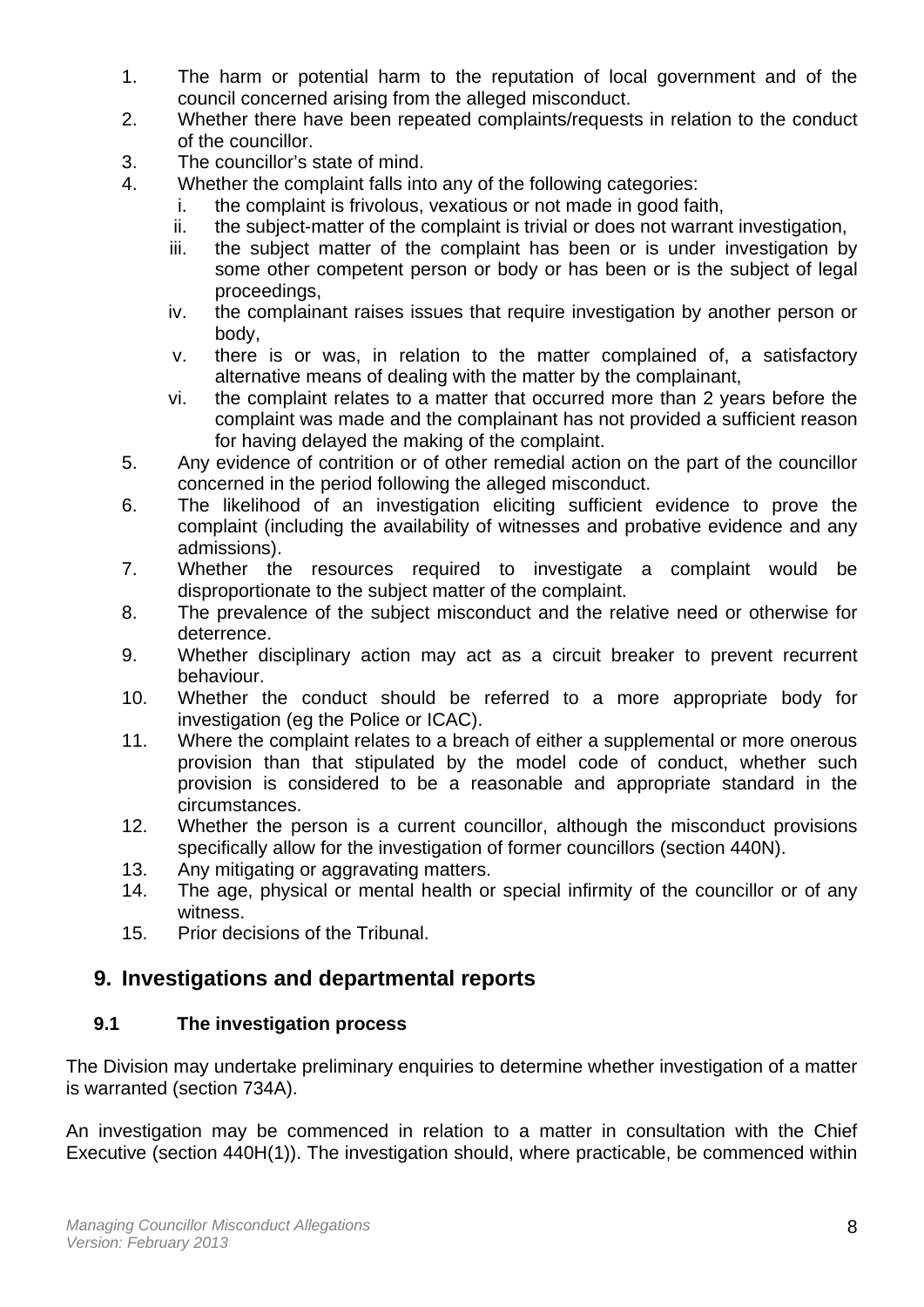3 months of receipt of the allegation. An investigation plan will be used to guide the investigation process.

The Chief Executive may arrange for the preparation of a departmental report in relation to the investigation (section 440H(5)).

As a matter of procedural fairness, the person the subject of the complaint is to be advised of the investigation and the substance of the matters alleged at the outset of the investigation and invited to comment on the allegations. The subject person will be provided with not less than 14 days, or such additional time the Division considers to be reasonable and appropriate, to respond.

Orders may be issued to assist an investigation. Section 440H(3) provides that:

*For the purposes of an investigation, the Director-General may, by order in writing served on any relevant person, direct the person to do any one or more of the following:* 

- *a) provide written information, by the date specified in the order, and to verify the information by statutory declaration,*
- *b) produce, at a time and place specified in the order, any document specified in the order that is in the person's custody or control.*

*Note: Failure to comply with the direction is an offence under section 661.* 

This order will be served on the relevant person/s by registered mail or by other means agreed upon by the subject person and the Division. The person the subject of the order will be required to comply within the time specified in the order.

The Chief Executive may decide during or after an investigation into alleged misconduct to take no further action against the councillor if satisfied that no further action is warranted (section 440J(1)). The Chief Executive will notify the subject councillor of this decision.

#### **9.2 Preparation of a draft departmental report**

<span id="page-8-0"></span>Under section 440I the preparation of a departmental report is a prerequisite to a decision by the Chief Executive to take disciplinary action against a councillor (except in the case of a report prepared by the ICAC or the Ombudsman).

As part of the investigative process, a draft departmental report that outlines preliminary findings and proposed recommendations is prepared. The draft report should, where practicable, be prepared within 28 days of the completion of the evidence gathering phase of the investigation. For more complex matters, more time may be required to draft the report.

The draft report will make a preliminary finding on whether the councillor has engaged in misconduct, and a proposed recommendation on whether any such misconduct warrants disciplinary action.

The Division will provide the draft report to the councillor who is the subject of the investigation for consideration and response. The subject person will be provided with not less than 14 days, or such additional time the Division considers to be reasonable and appropriate, to respond. It may also be necessary to provide other persons whose interests could be adversely and materially impacted upon by the report with the opportunity to make a submission.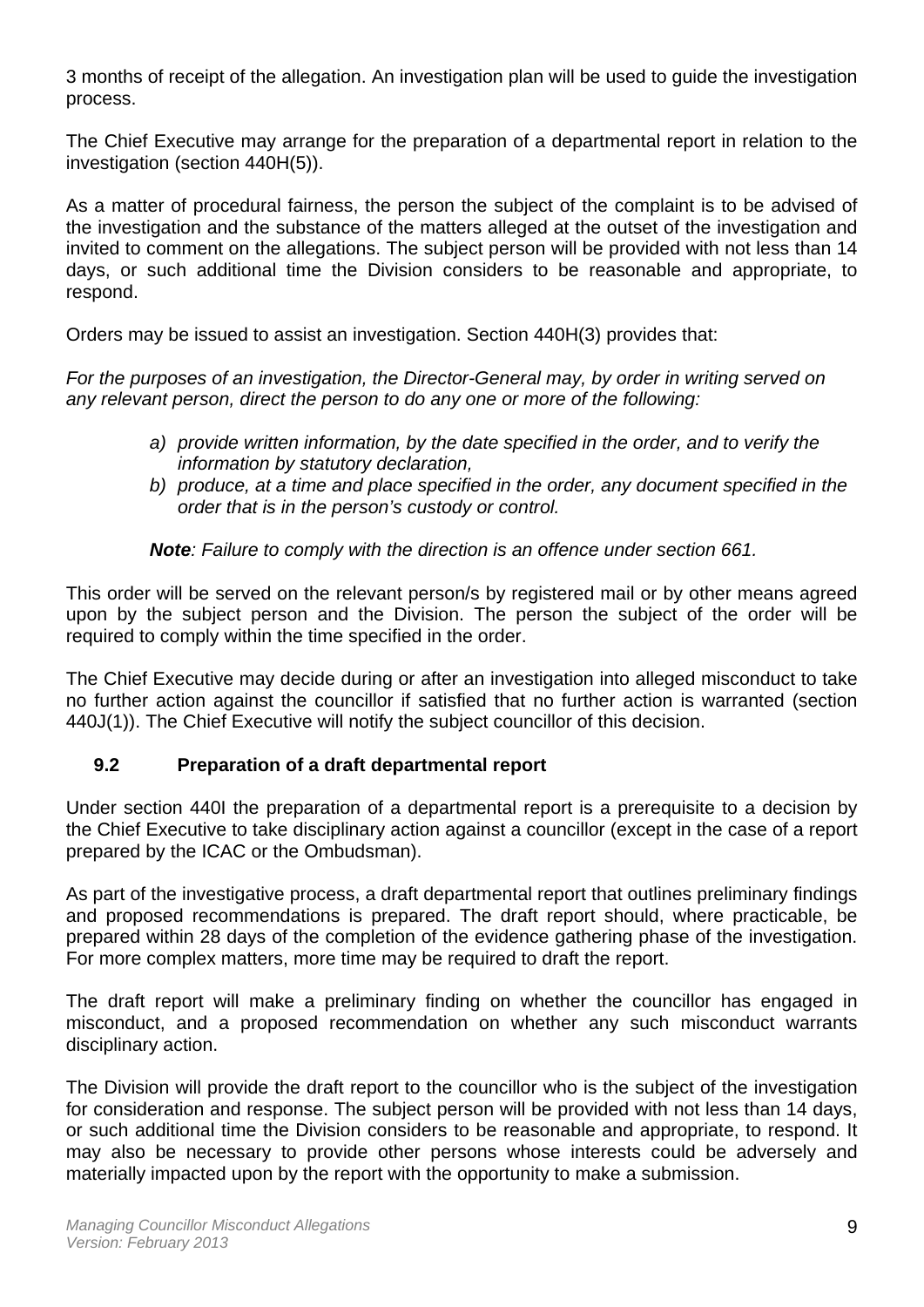#### **9.3 Preparation of a final departmental report**

<span id="page-9-0"></span>The councillor's submission (and any other affected person's submission, if relevant) on the draft report is to be considered when preparing the final departmental report.

All submissions are to be attached to the final departmental report. The final departmental report should, where practicable, be provided to the Chief Executive for consideration within 21 days of the receipt of the councillor's submission.

## <span id="page-9-1"></span>**MISCONDUCT DECISIONS**

#### **10. Findings and possible available action**

<span id="page-9-2"></span>Upon considering the final departmental report the Chief Executive will:

- make a finding on whether the councillor has engaged in misconduct, and
- determine to take one of the following actions:
	- 1. to take disciplinary action,
	- 2. to take no action
	- 3. to refer the matter back to the council, or
	- 4. to refer the matter to the PIDT, and
- provide reasons for the decision.

(Sections 440I and 440J)

Where the Chief Executive has found that a councillor has engaged in misconduct and determined that disciplinary action is warranted, the Chief Executive may take disciplinary action for misconduct, take no further action on the report, refer the matter to the council with recommendations as to how the council might resolve the matter, or refer the matter to the PIDT.

#### **10.1 Take no further action or refer matter to the council**

<span id="page-9-3"></span>The Chief Executive may decide upon receipt of the departmental report to take no further action against the councillor, if satisfied that no further action is warranted. The Chief Executive will notify the subject councillor of this decision.

(Section 440J(1))

The Chief Executive may decide upon receipt of the departmental report, to refer the matter to the council concerned with recommendations as to how the council might resolve the matter, by alternative dispute resolution or otherwise. The Chief Executive will notify the subject councillor of this decision.

<span id="page-9-4"></span>(Section 440J(2)(a)

#### **10.2 Referral to the PIDT**

A decision to refer a matter to the PIDT is available to the Chief Executive. The following considerations may inform that decision:

• the seriousness of the matter warrants the imposition of a period of suspension beyond that which is open to the Chief Executive; and/or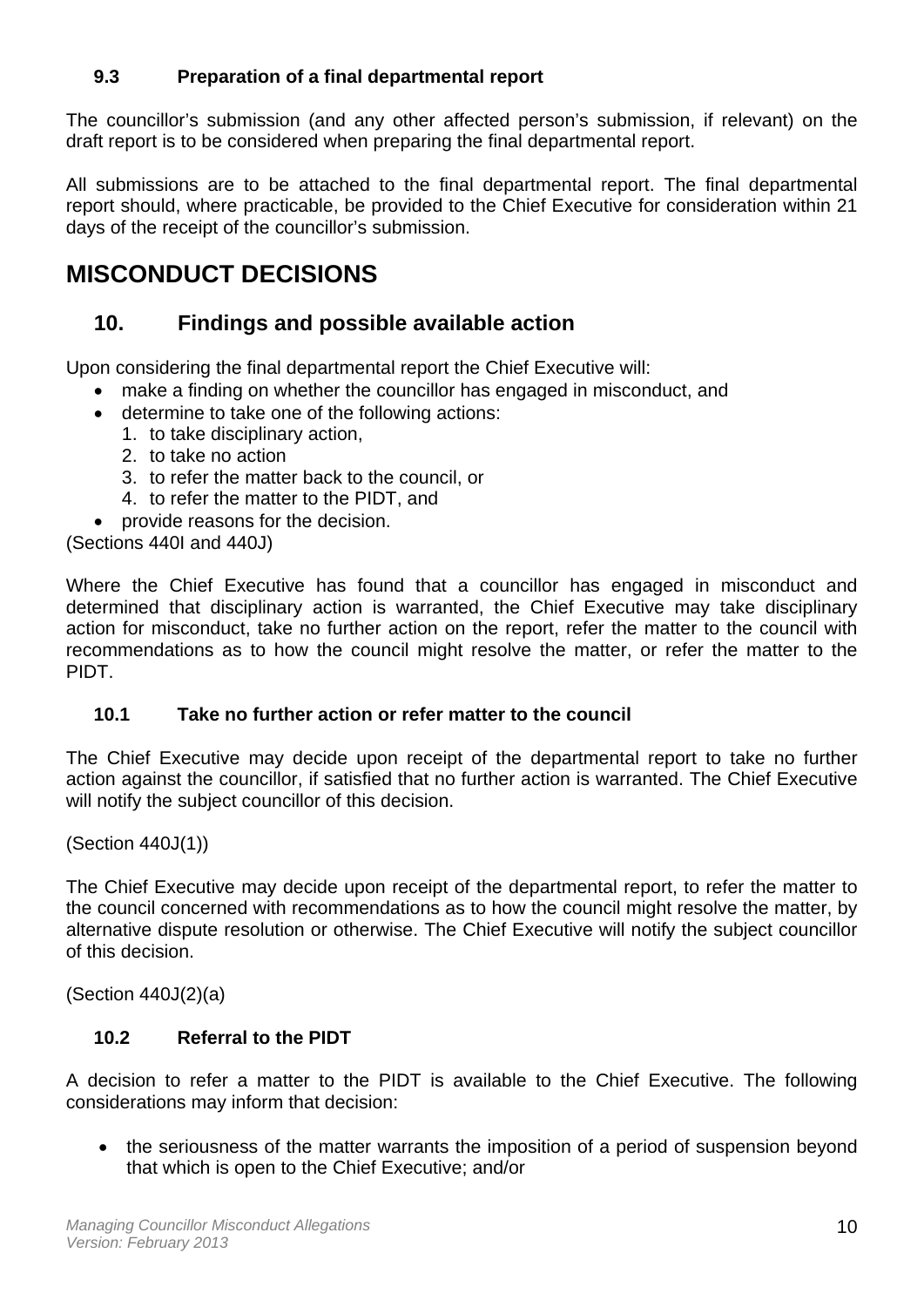- the Chief Executive considers that it would be in the public interest for the matter to be subject to a hearing by the Tribunal; and/or
- where the Chief Executive considers the Tribunal is best placed to the make a determination on the matter.

The Chief Executive is required to notify the councillor concerned where he decides to refer a matter to the PIDT (section 440J(4)). The councillor should, where practicable, be notified of the referral at the same time that the matter is referred to the PIDT.

#### **10.3 Disciplinary action by Chief Executive**

<span id="page-10-0"></span>The following disciplinary action is available to the Chief Executive:

- counsel the councillor,
- reprimand the councillor,
- by order, direct the councillor to cease engaging in the misconduct,
- by order, direct the councillor to apologise for the misconduct in the manner specified in the order,
- by order, direct the councillor to undertake training,
- by order, direct the councillor to participate in mediation,
- by order, suspend the councillor from civic office for a period not exceeding 3 months,
- by order, suspend the councillor's right to be paid any fee or other remuneration, to which the councillor would otherwise be entitled as the holder of the civic office, in respect of a period not exceeding 3 months (without suspending the councillor from civic office for that period). (section 440I).

The Chief Executive may determine to take a combination of disciplinary actions that are available. More than one direction may be stipulated in one order. The order will specify how the direction is to be implemented and by when.

Section 440I(7) provides a discretion to the Chief Executive to make the statement of reasons for disciplinary action publicly available for all disciplinary actions other than suspension or suspension of fees. The Chief Executive should make this decision at the time of determining the disciplinary action and advise the councillor of his/her intention to do so.

#### **10.4 Factors to consider in deciding what disciplinary action to take**

<span id="page-10-1"></span>In determining what action to take, the Chief Executive may take into account any previous incidents of misconduct by the councillor, any previous disciplinary action against the councillor and any other relevant matters (section 440I(3)). In making this determination the Chief Executive may also have regard to the following:

- the seriousness of the breach,
- whether the breach can be easily remedied or rectified.
- whether the subject person has remedied or rectified their conduct,
- whether the subject person has expressed contrition,
- whether there were any mitigating circumstances,
- the age, physical or mental health or special infirmity of the subject person,
- whether the breach is technical or trivial only,
- whether the breach forms part of a pattern of conduct,
- the person's state of mind,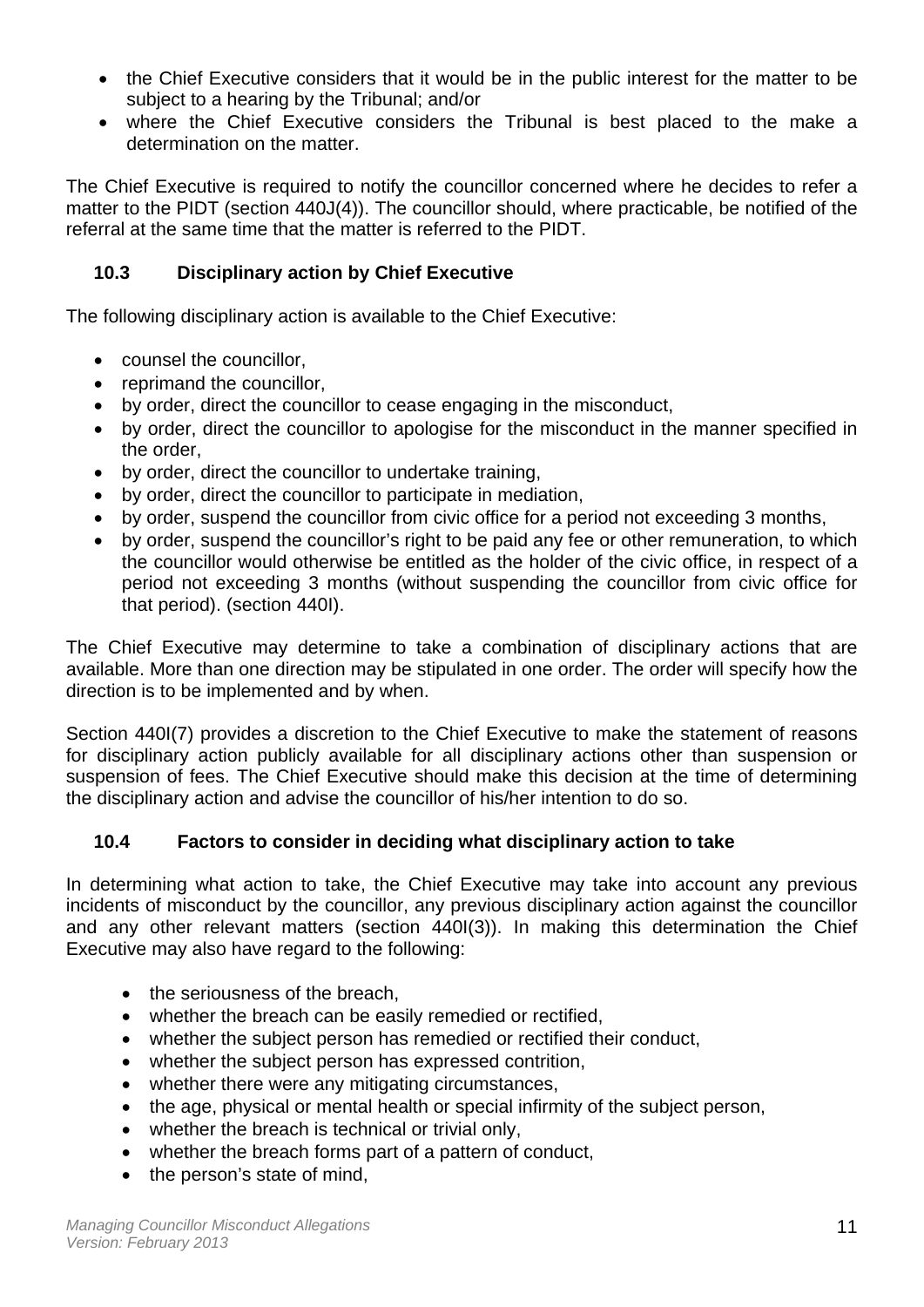- the extent to which the breach has affected other parties or the council as a whole,
- the harm or potential harm to the reputation of the council or local government arising from the conduct,
- whether the findings and recommendations can be justified in terms of the public interest and would withstand public scrutiny,
- whether an educative approach would be appropriate,
- the relative costs and benefits of taking disciplinary action as opposed to taking no action or taking informal action,
- the public interest.

#### **11. Consultation on disciplinary action**

<span id="page-11-0"></span>Where the Chief Executive determines that disciplinary action may be warranted, he will advise the subject councillor of this decision. The Chief Executive will provide the councillor with a copy of the final departmental report, the proposed disciplinary action and the reasons for the proposed decision. The Chief Executive should also seek the councillor's view on any proposal to make public the statement of reasons where disciplinary action other than suspension or the suspension of the councillor's fee is proposed.

The subject councillor will be invited to make a submission on the proposed disciplinary action. A period of not less than 14 days, or such additional time the Division considers to be reasonable and appropriate, will be provided to respond.

The councillor's submission on the proposed disciplinary action will be provided to the Chief Executive within 7 days of the receipt of the councillor's response.

#### **12. Implementation of disciplinary action decisions**

<span id="page-11-1"></span>Section 440I(4) requires that the councillor is notified of any decision to take disciplinary action and the reasons for the decision.

#### **12.1 Decision to suspend**

<span id="page-11-2"></span>Where the Chief Executive determines to suspend a councillor from civic office or to suspend a councillor's right to be paid any fee or other remuneration, the statement of reasons is to be provided to the councillor concerned and a copy provided to the council (section 440I(4) and  $(5)$ ).

The councillor is notified by way of order which is to be served on the councillor, by way of registered post or otherwise as agreed. The order should be issued, where practicable, within 7 days of the Chief Executive's decision. The order will set out when the suspension is to take effect and the period of the suspension. The period of suspension under an order commences on the date 7 days after the service of the order on the councillor or the date specified in the order for the commencement of the period of suspension, whichever is the later (section 440K).

Section 440I(6) requires that the statement of reasons for the decision to suspend the councillor or suspend the councillor's right to be paid any fee or other remuneration is made publicly available. This will be done by way of publishing on the Division's website. This will be uploaded on the website within 48 hours of the order being served on the subject councillor.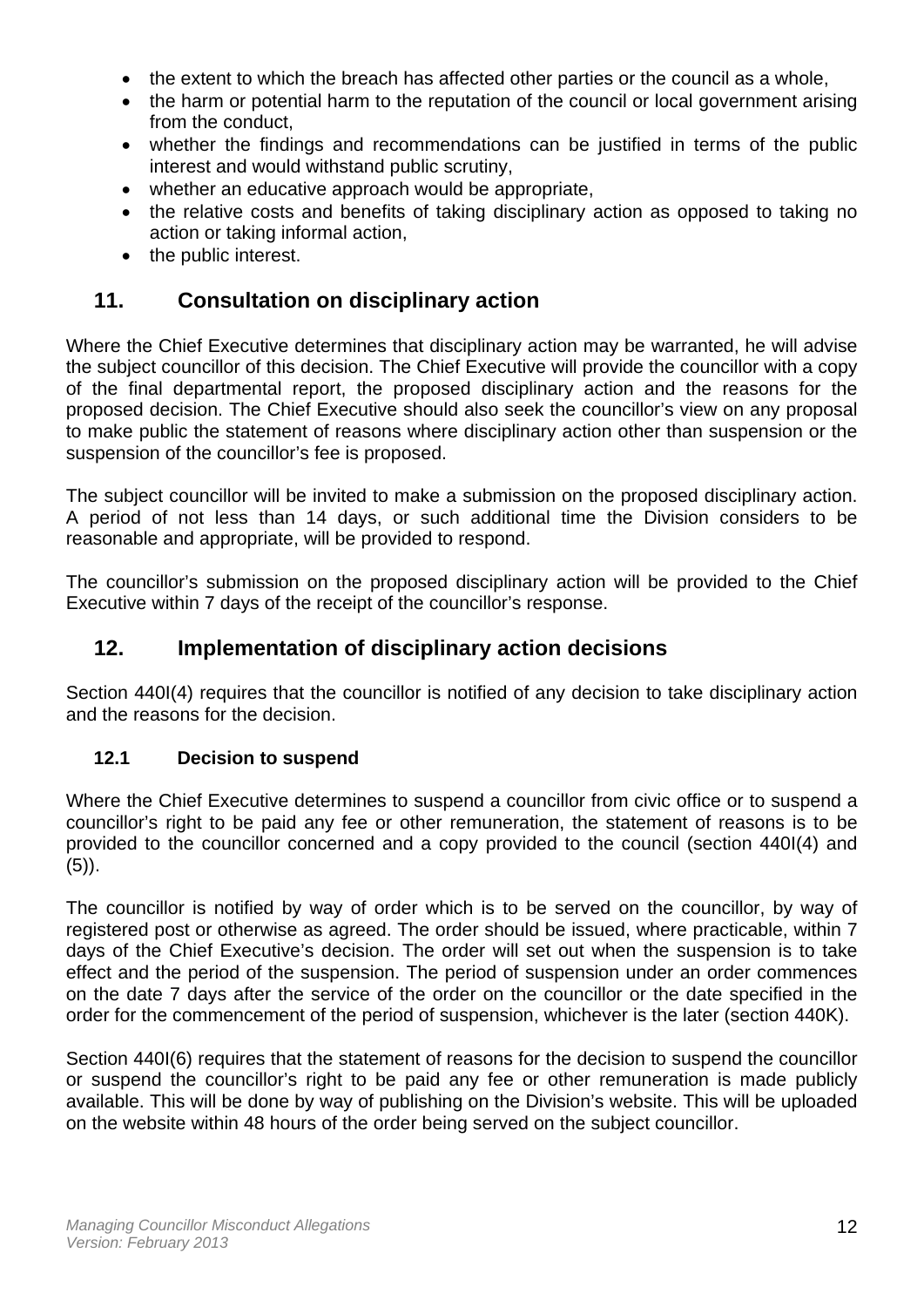#### **12.2 Other disciplinary action**

<span id="page-12-0"></span>Where the Chief Executive determines to issue an order that directs a councillor to take certain action, then the order is served on the councillor by registered post or otherwise. The order should be issued, where practicable, within 7 days of the Chief Executive's decision. The order will set out the terms of what action is required by the councillor.

Section 440I(7) provides that the Chief Executive may make the statement of reasons for any other disciplinary action publicly available. The Chief Executive should make this decision when determining the matter. If the Chief Executive decides to make the statement of reasons public, this will be done by way of publishing on the Division's website. This will be uploaded on the website within 48 hours of the order being received by the subject councillor.

Where the Chief Executive determines to reprimand or counsel a councillor for misconduct this will be done by way of registered letter. The letter should be issued, where practicable, within 7 days of the Chief Executive's decision.

#### **13. Monitoring implementation of disciplinary decisions**

<span id="page-12-1"></span>Where a councillor is ordered to take certain action, the councillor will be required within a specified time to provide evidence to the Chief Executive of the action taken. This requirement will be stipulated in the order.

Should a councillor not comply with an order, then the Chief Executive may determine to take further disciplinary action.